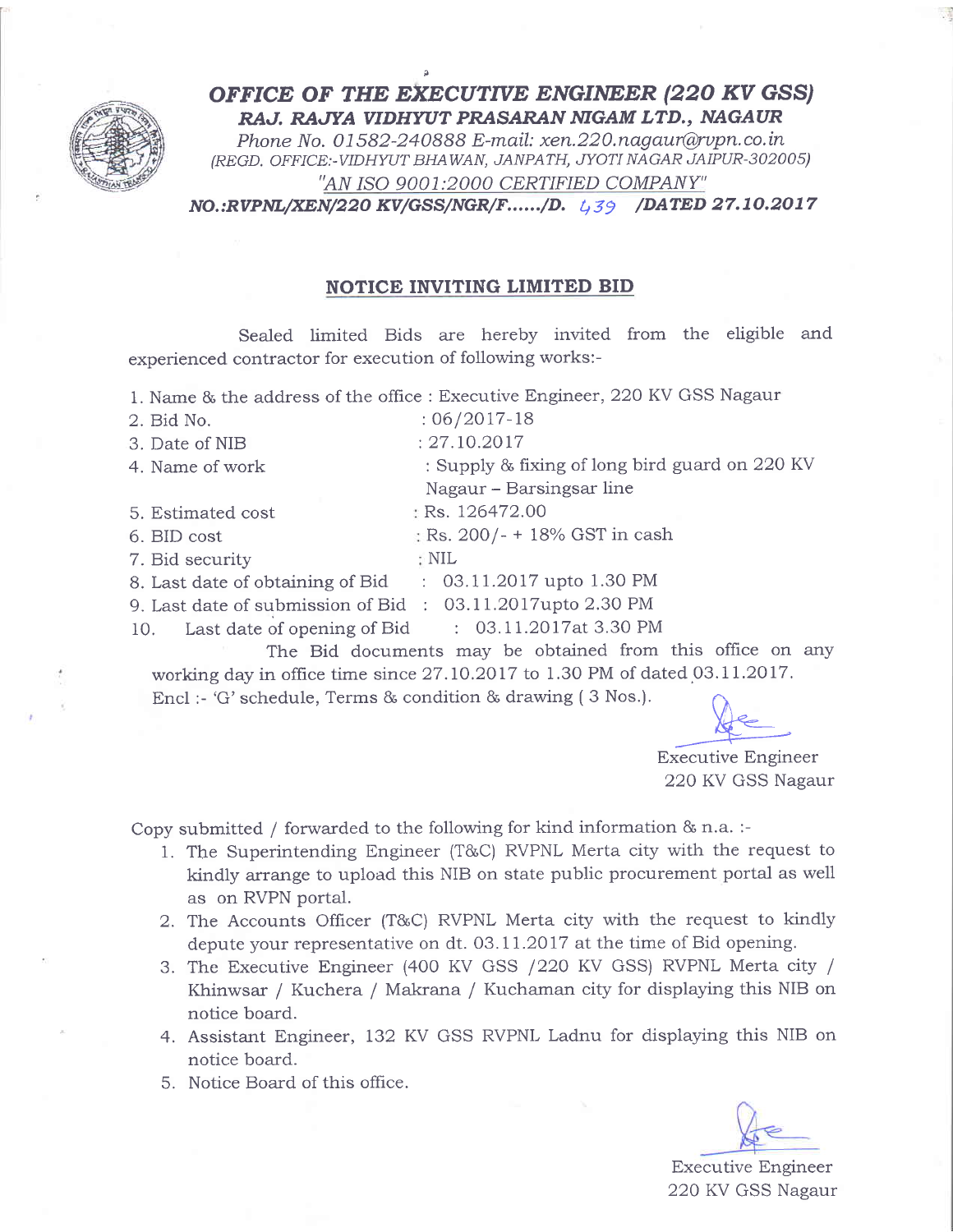## "G" SCHEDULE

Name of Work: - Supply & fixing of long bird guard on 220 KV Nagaur -Barsingsar line

| S. No. | Description of work                                                                                                                                                                                                                 | Rate   | Jty | Amount    |
|--------|-------------------------------------------------------------------------------------------------------------------------------------------------------------------------------------------------------------------------------------|--------|-----|-----------|
|        | Supply & fixing of long bird guard made<br>of galvanized sheet of 1.25 mm thick as<br>per drawing with suitable clamp for<br>fixing on cross arm including galvanized<br>nuts bolts & washers on 220 KV Nagaur<br>- Barsingsar line | 378.66 | 334 | 126472.44 |
|        | Total                                                                                                                                                                                                                               |        |     | 126472.44 |

NOTE :- The rates are taken from approved BSR by the ZCE(T&C) RVPNL Ajmer on note sheet vide D. No. 319 dt. 26.O3.2012

Executive Engineer 220 KV GSS Nagaur

tf We hereby offer . ...7o above / below (in words .. percentage above / below) from above rate.

> Signature of contractor... Address.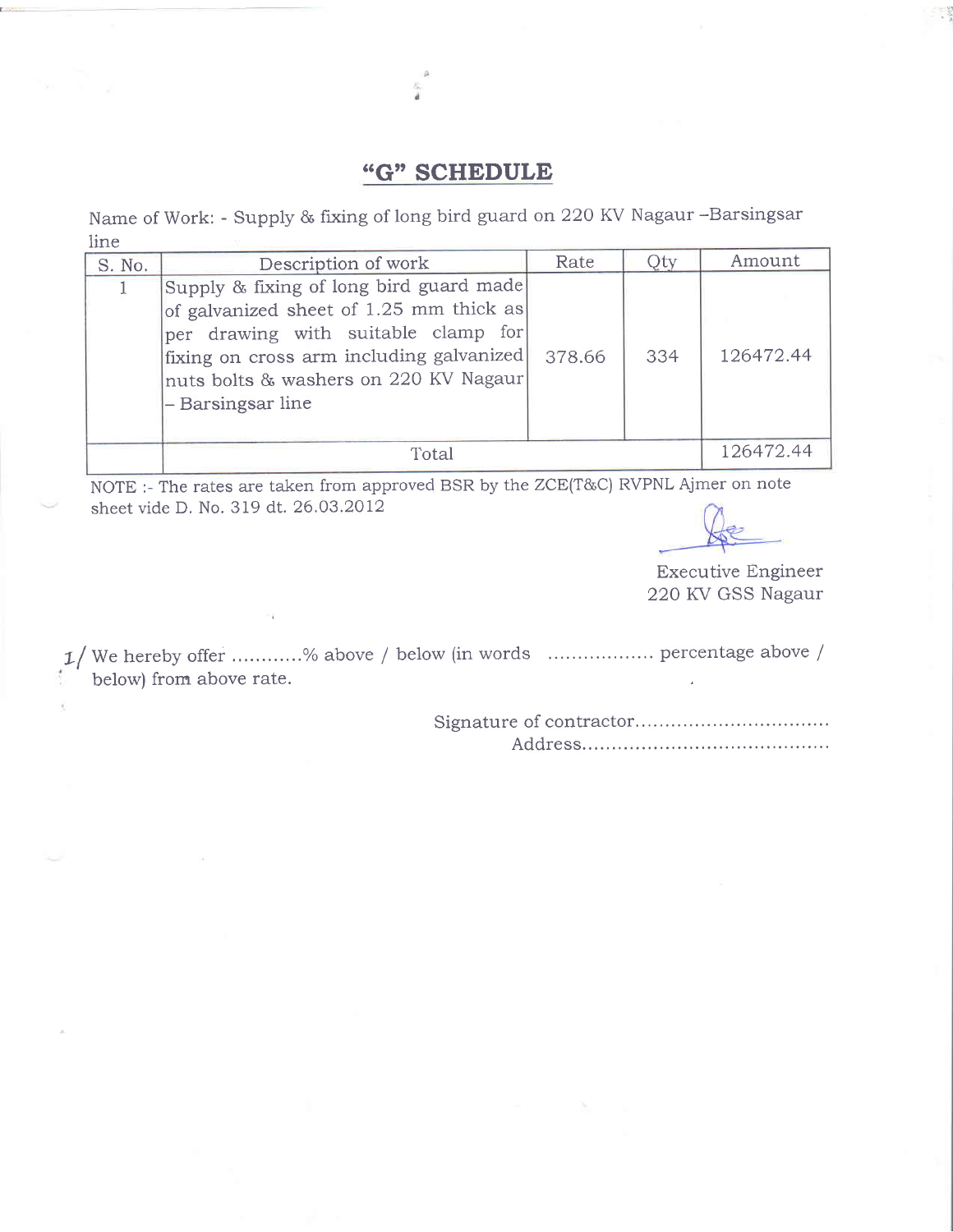## TERMS AND CONDITIONS

- 1. The Bid should be received & opened in the o/o Executive Engineer (22O KV GSS), RVPN, Nagaur. The received bid should be opened in the chamber of the Executive Engineer, 22O KV GSS Nagaur in presence of bidder or their authorized representative who choose to be present.
- 2. The Bid shall be submitted personally in closed/sealed envelope duly super scribe as "Limited NIB No. RVPN/XEN/220 KV GSS/NGR/ NIB- 06/2017- 18 for Supply & fixing of long bird guard on 220 KV Nagaur - Barsingsar line".
- 3. The under signed does not bind himself to accept the lowest or any other Bid and Reserve the right to reject any or all Bid's without assigning any reason thereof
- 6. The quoted rates sha1l be valid for 90 days from the date of opening Bids.
- 7. The work shall be completed as per "G" schedule within 45 days from the date of placing of work order/LOl or date of issue of layout by the work in-charge.
- 8. Payment shall be arranged/released as per Nigam's payment policy on completion of work as per specification through RTGS by the Accounts Officer (T&C), RVPN, Merta City after receipt of verified bills/lnvoice by the consignee.
- 9. Al1 addition and/or alterations in the Bid must be clearly initialed.
- 10, The Rate's should be quoted the FIRM prices inclusive of al1 taxes and duties, insurance, and other related cost both in words and figures.
- 11. All the documents issued shall be submitted by the Bider duly filled up in all respect with seal and signature on each page.
- 12. Bid received late due to any reason or which are incomplete shdll not be accepted for consideration,
- 13. Quantity of items may vary at the time of placement order.

Executive Engineer 22O RV GSS Nagaur